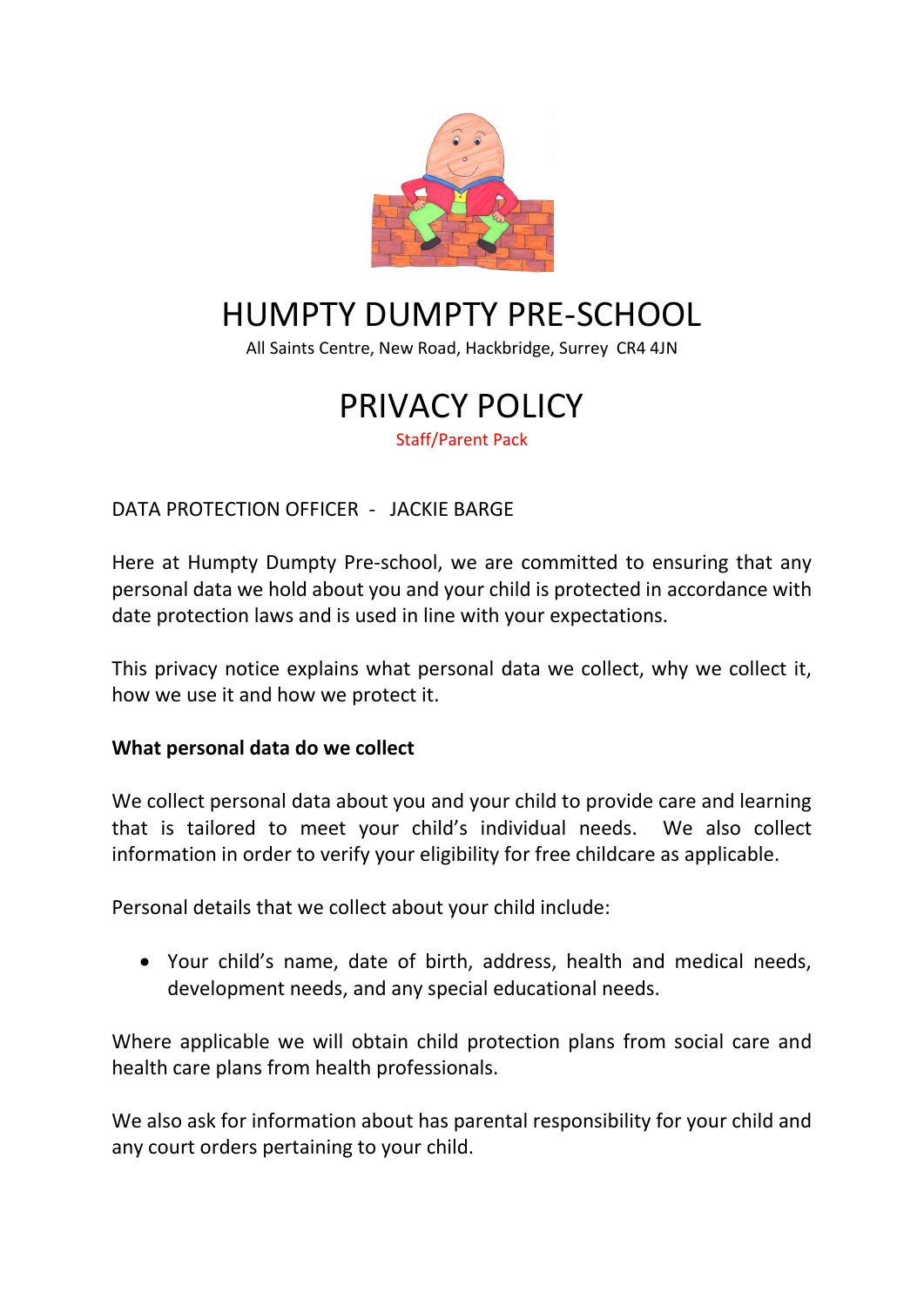Privacy Policy cont……….

Personal details that we collect about you include:

 Your name, date of birth, home address, phone numbers, emergency contact details, and family details.

This information will be collected from you directly in the registration form.

If you apply for up to 30 hours free childcare, we will also collect:

 Your national insurance number, or unique taxpayer reference (UTR), if you're self-employed. We may also collect information regarding benefits and family credits that you are in receipt of.

#### **Why we collect this information and the legal basis for handling your data**

We use personal data about you and your child in order to provide childcare services and fulfil the contractual arrangement you have entered into. This includes using your data to:

- Contact you in case of an emergency
- To support your child's wellbeing and development
- To manage any special educational, health or medical needs of your child whilst at Humpty Dumpty Pre-school.
- To carry out regular assessment of your child's progress and to identify any areas of concern.
- To maintain contact with you about your child's progress and respond to any questions you may have.
- To process your claim for up to 30 hours free childcare
- To keep you updated with information about Humpty Dumpty Pre-school.

With your consent, we will also record your child's activities for their individual learning record. This may include photographs and videos. You will have the opportunity to withdraw your consent at any time, for images taken by confirming so in writing.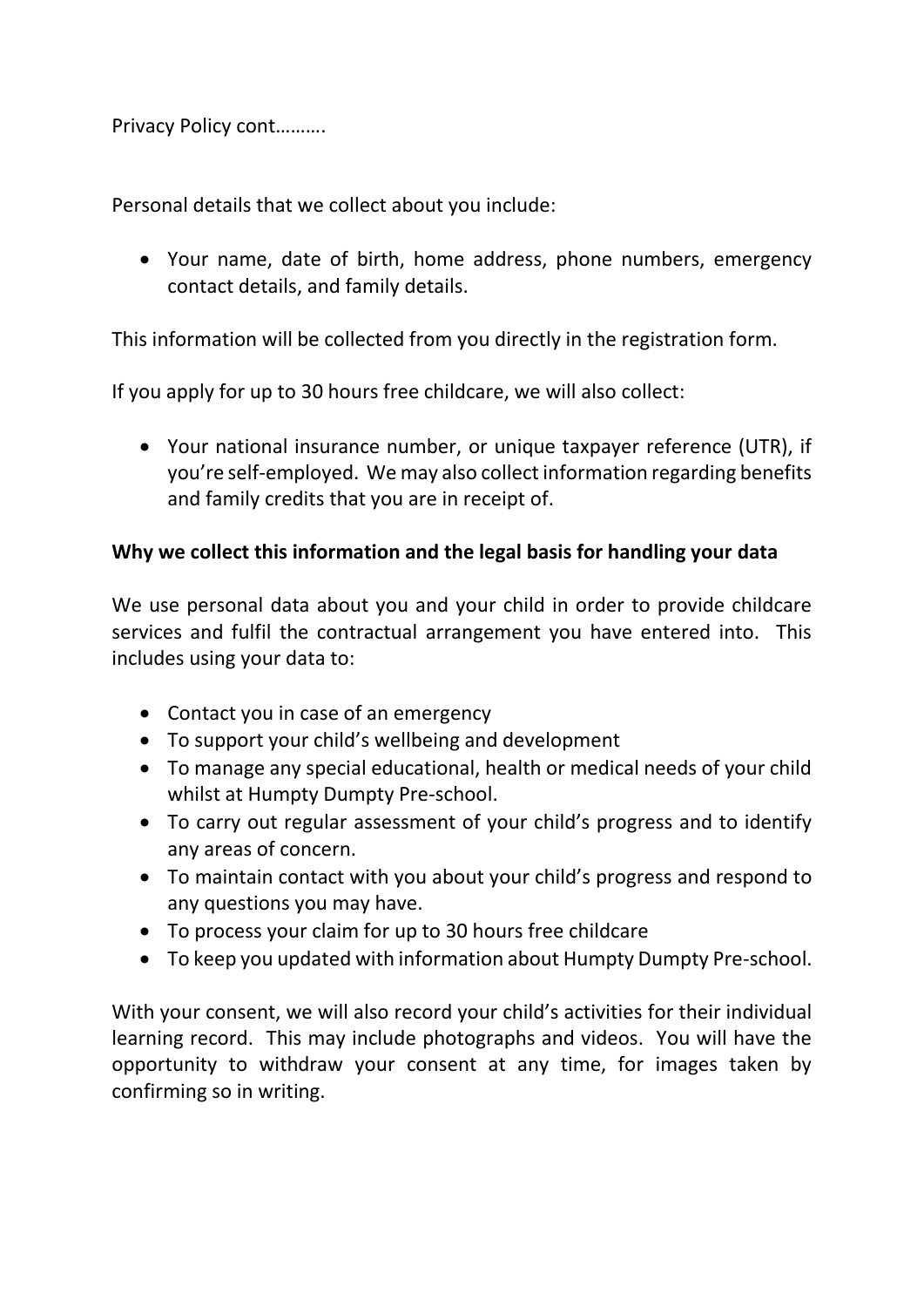Privacy Policy cont…………..

We have a legal obligation to process safeguarding related data about your child should we have concerns about their welfare. We also have a legal obligation to transfer records and certain information about your child to the school that your child will be attending. ( see Transfer of Records Policy )

#### **Who we share your details with**

In order for us to deliver childcare services we will also share your data as required with the following categories of recipients:

- Ofsted during an inspection or following a complaint about Humpty Dumpty Pre-school
- The Local Authority
- The governments eligibility checker
- The school that your child will be attending

We will also share your data if:

- We are legally required to do so, for example, by law, by a court or the Charity Commission
- To enforce or apply the terms and conditions of your contract with Humpty Dumpty Pre-school
- To protect your child and other children; for example by sharing information with social care or the police.
- It is necessary to protect our rights, property or safety.
- I transfer the management of the setting, in which case, we disclose your personal data to the prospective buyer so they may continue the service in the same way.

#### **How do we protect your data**

We protect unauthorised access to your personal data and prevent it from being lost, accidentally destroyed, misused , or disclosed by:

All data is stored in a locked fire cabinet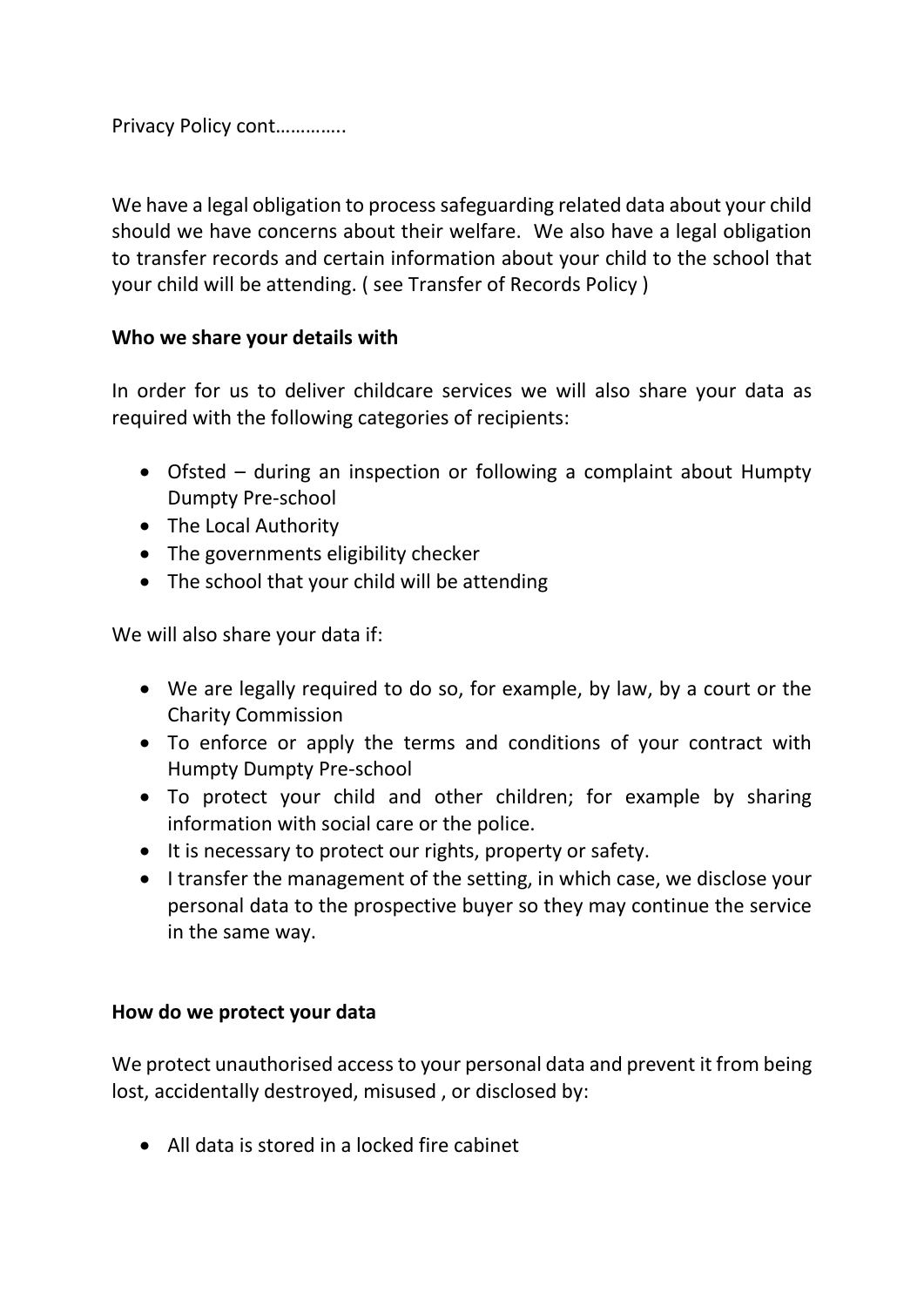Privacy Policy cont……..

#### **How long do we retain your data**

We retain your child's personal data for up to 3 years after your child no longer uses our setting, or until our next Ofsted inspection after your child leaves the setting. Medication records, and accident records are kept for longer according to legal requirements. Your child's learning and development records are maintained by us and handed to you when your child leaves.

In some instances (child protection, or other support service referrals) we are obliged to keep your data for longer if it is necessary to comply with legal requirements. (see our Children's and Provider Records Policies)

#### **Your rights with respect to your data**

You have the right to:

- Request access, amend or correct your/your child's personal data.
- Request that we delete or stop processing your/your child's personal data, for example where the data is no longer necessary for the purposes, of processing; and
- Request that we transfer your, and your child's personal data to another person.

If you wish to exercise any of these rights at any time or if you have any questions, comments or concerns about this privacy notice, or how we handle your data please contact me. If you continue to have concerns about the way your data is handled and remain dissatisfied after raising your concern with us you have the right to complain to the Information Office (ICO). The ICO can be contacted at:

Information Commissioner's Office Wycliffe House Water Lane Wilmslow Cheshire SK9 5AF

Or ico.org.uk